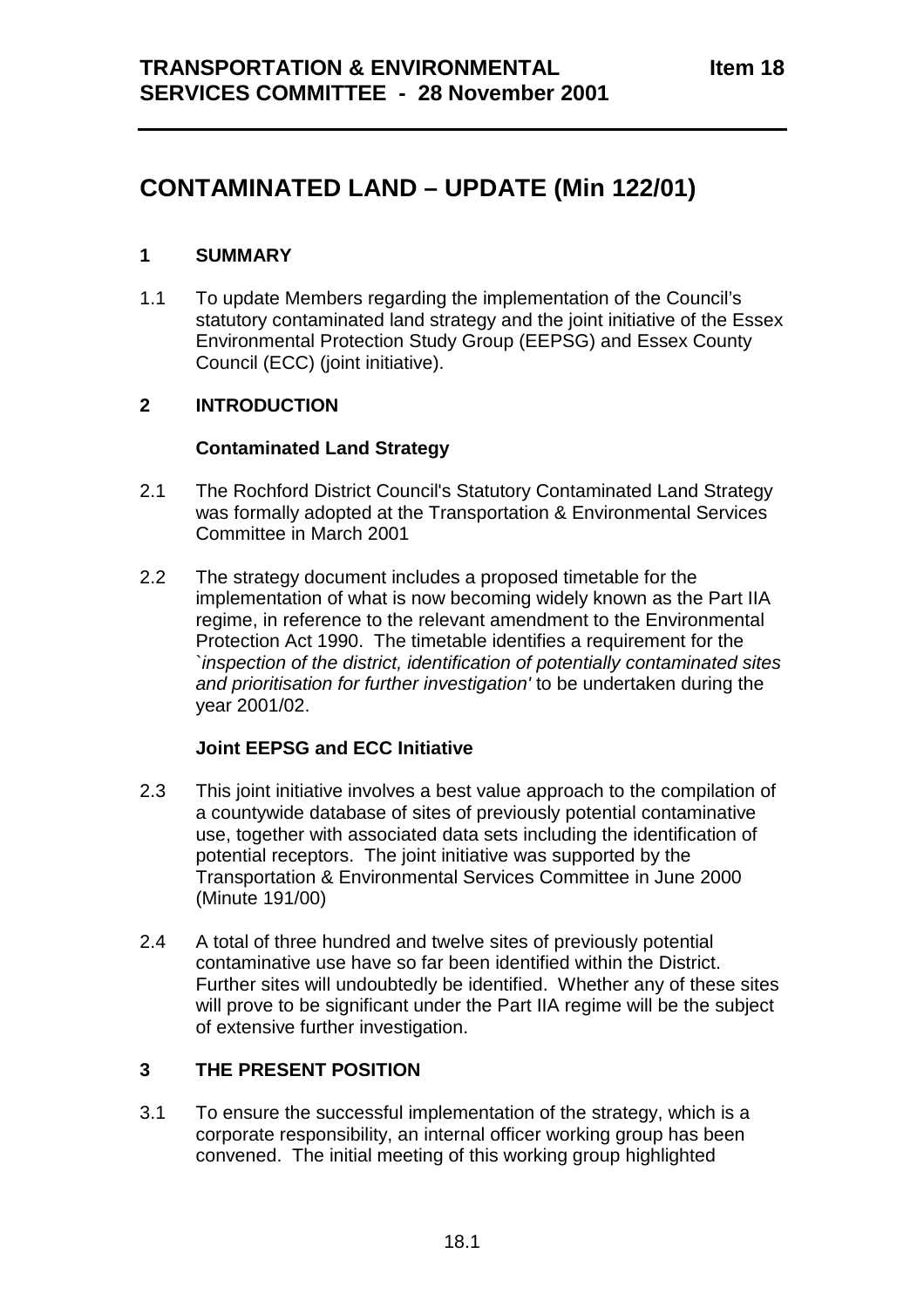individual divisional responsibilities and the need for close corporate team working.

- 3.2 A Contaminated Land Research Assistant has been employed on a one year fixed term contract to assist in the site identification exercise, to undertake initial site visits and to develop recording procedures. The projected numbers involved will, however, mean that this task will not be completed before her present contract expires.
- 3.3 The use of Geographical Information Systems (GIS) is central to the work being undertaken by the joint initiative and the formulation of the Council's own internal database. The information, once disseminated to Districts, will be held centrally on the GIS and will be available to all officers who need the information.

## **4 ENVIRONMENTAL IMPLICATIONS**

4.1 The remediation of contaminated land and, where appropriate, its utilisation for development will improve the natural environment of the District and reduce pressure on land within the green belt.

## **5 RESOURCE IMPLICATIONS**

- 5.1 It is difficult to predict the full financial implications to the Council from the implementation of the contaminated land regime. Much will be dependent on the numbers of identified relevant sites and whether intrusive investigations or formal action by the Council is found to be necessary.
- 5.2 From the work so far carried out, it is clear that identifying and prioritising sites will take more than a year and there may be a need for specialist consultant and legal advice. Therefore a bid is being made for funding as part of the budget process for 2002/03.
- 5.3 The joint initiative has realised significant financial savings for Rochford and should continue to receive Members' support.

#### **6 LEGAL IMPLICATIONS**

- 6.1 The contaminated land regime is a statutory function of the local authority.
- 6.2 The implementation of the contaminated land regime could have significant legal implications for the Council both in the complex legal administration of the regime, including the declaration of land as being contaminated, service of notices, remediation statements, notifications to relevant persons, apportioning liability, appeals etc and with regard to the Councils' own current and previous land holdings.